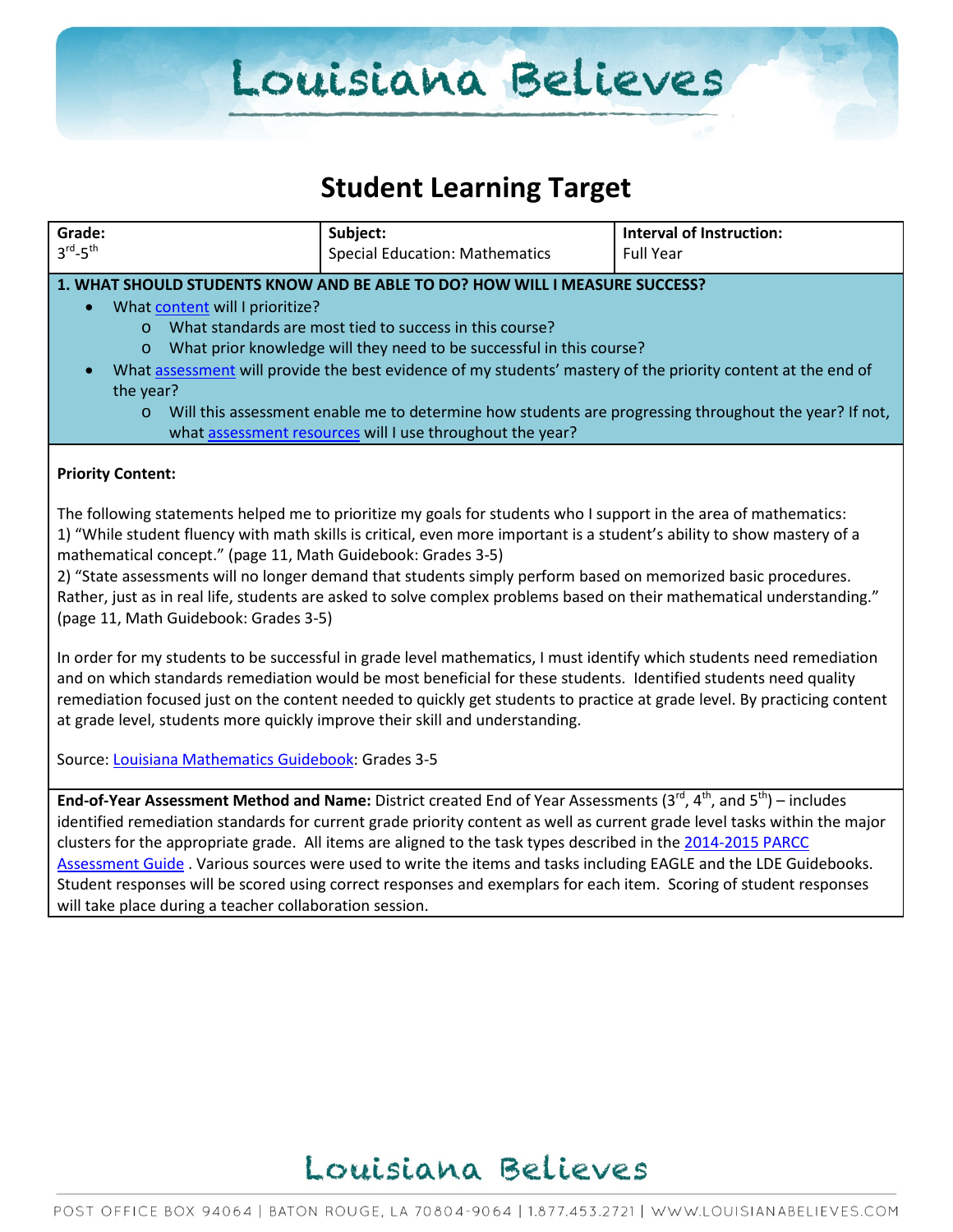#### **2. WHAT DO STUDENTS KNOW AND WHAT ARE THEY ABLE TO DO NOW?**

- Wha[t knowledge/skills are related to success](http://www.louisianabelieves.com/academics/2014-2015-curricular-package) with this year's [priority content?](http://www.louisianabelieves.com/resources/classroom-support-toolbox/teacher-support-toolbox/standards)
- Wha[t data sources](http://www.louisianabelieves.com/resources/classroom-support-toolbox/teacher-support-toolbox/student-achievement-results) and [background information](http://www.louisianabelieves.com/resources/library/data-center) are available?
- What diagnostic assessment resources are available?
- What can I conclude about students' mastery of prior knowledge and skills?
- Based on the data, what can I conclude about students' readiness?

Each grade level teacher administered a teacher-developed math readiness assessment with each including 27 items (25 selected response items and 2 extended constructed response tasks) that assess student mastery of necessary prior grade level content aligned to the major clusters of the current grade level. After reviewing the diagnostic data and prior assessment data, I assigned two goals to each student – one that represents mastery of remedial content and the other of current grade level content. A summary of these data points is below.

| <b>Student</b>           | Current<br>Grade | <b>Diagnostic</b><br>% Correct | <b>Prior Year</b><br>Assessment<br>Data | EOY<br><b>Assessment</b><br>Goal<br>(prior/current) | <b>Student</b> | Current<br>Grade | <b>Diagnostic</b><br>% Correct | <b>Prior Year</b><br><b>Assessment</b><br>Data | EOY<br><b>Assessment</b><br>Goal<br>(prior/current) |
|--------------------------|------------------|--------------------------------|-----------------------------------------|-----------------------------------------------------|----------------|------------------|--------------------------------|------------------------------------------------|-----------------------------------------------------|
| $\mathbf{1}$             | 3rd              | 50%                            | <b>Not</b><br>available                 | 85%/75%                                             | 12             | 4th              | 40%                            | <b>Unsat</b>                                   | 85%/75%                                             |
| $\overline{2}$           | 3rd              | 63%                            | <b>Not</b><br>available                 | 90%/80%                                             | 13             | 4th              | 52%                            | <b>Unsat</b>                                   | 85%/75%                                             |
| 3                        | 3rd              | 70%                            | <b>Not</b><br>available                 | 90%/85%                                             | 14             | 4th              | 67%                            | AB                                             | 90%/85%                                             |
| 4                        | 3rd              | 45%                            | <b>Not</b><br>available                 | 85%/75%                                             | 15             | 4th              | 79%                            | <b>Basic</b>                                   | 95%/90%                                             |
| 5                        | 3rd              | 59%                            | <b>Not</b><br>available                 | 85%/75%                                             | 16             | 4th              | 53%                            | Unsat                                          | 85%/75%                                             |
| 6                        | 3rd              | 37%                            | <b>Not</b><br>available                 | 85%/75%                                             | 17             | 4th              | 47%                            | <b>Unsat</b>                                   | 85%/75%                                             |
| $\overline{\phantom{a}}$ | 3rd              | 80%                            | Not<br>available                        | 95%/90%                                             | 18             | 5 <sup>th</sup>  | 62%                            | AB                                             | 85%/75%                                             |
| 8                        | 4th              | 77%                            | <b>Basic</b>                            | 95%/90%                                             | 19             | 5 <sup>th</sup>  | 71%                            | <b>Basic</b>                                   | 90%/85%                                             |
| 9                        | 4th              | 60%                            | <b>Unsat</b>                            | 85%/75%                                             | 20             | 5 <sup>th</sup>  | 61%                            | AB                                             | 85%/75%                                             |
| 10                       | 4th              | 55%                            | <b>Unsat</b>                            | 85%/75%                                             | 21             | 5 <sup>th</sup>  | 77%                            | <b>Basic</b>                                   | 95%/90%                                             |
| 11                       | 4th              | 73%                            | AB                                      | 90%/85%                                             | 22             | 5 <sup>th</sup>  | 59%                            | Unsat                                          | 85%/75%                                             |

Based on these results, I can conclude:

- 1) All students will need targeted practice with prerequisite skills in the major clusters of the prior grade standards.
- 2) 12 students (4 3<sup>rd</sup> grade; 5-4<sup>th</sup> grade; and 2-5<sup>th</sup> grade) will need additional support.

### Louisiana Believes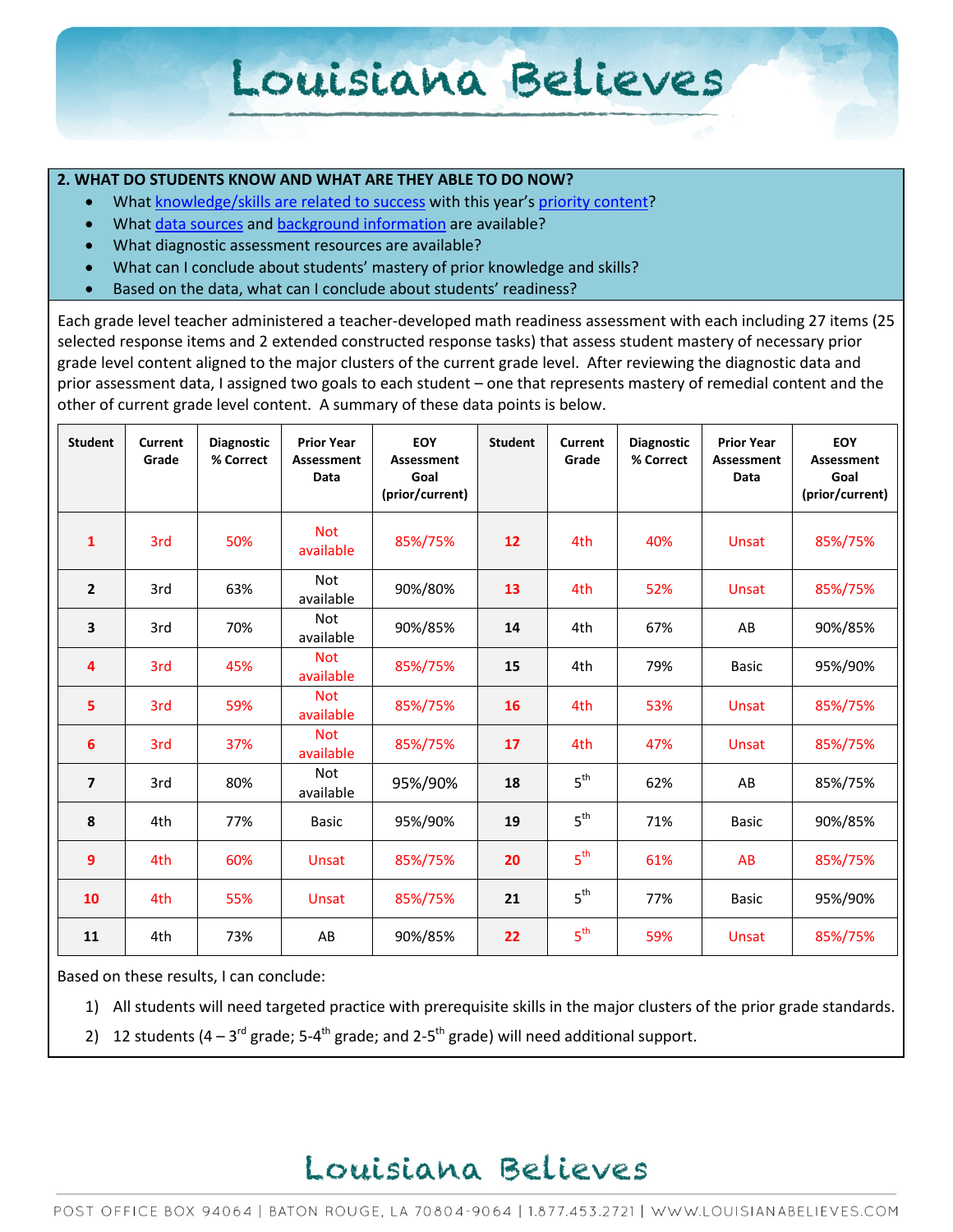#### **3. IS THERE A SUBGROUP OF STUDENTS ON WHICH I WILL FOCUS THIS LEARNING TARGET?**

- Have I set learning targets for all of my students?
- Which subgroups in my school population need additional support to achieve success?
- Which students will need additional support to achieve success in the course?

**Population:** All 22 students will require targeted remedial support in order to be successful with current grade level standards. Therefore, all of my students (22) are the focus of this Student Learning Target.

**Identified Population:** Twelve students have been identified as needing additional individualized support in order to be successful. My goal for these twelve students is for each of them to meet or exceed their goals (85% on the remedial content and 75% on current year priority content) on the EOY assessment.

#### **STUDENT LEARNING TARGET:**

• What level of performance on the end-of-year assessment from Step 1 do I expect the identified student population to achieve by the end of the course?

75% of my students will meet or exceed both of their individual learning targets on the end of year common assessment focused on required remedial and current grade level priority content.

#### **SCORING PLAN:**

- How will you measure your students' success?
- Based on students' baseline data, what is the minimum level of performance I expect from the identified students?
- Based on students' baseline data, how many students can reasonably be expected to meet or exceed the expected level of performance?

| <b>Insufficient Attainment of Target</b> | <b>Partial Attainment of Target</b> | <b>Full Attainment of Target</b> | <b>Exceptional Attainment of Target</b> |
|------------------------------------------|-------------------------------------|----------------------------------|-----------------------------------------|
| (1 point):                               | (2 points):                         | (3 points):                      | $(4$ points):                           |
| The teacher has demonstrated an          | The teacher has demonstrated        | The teacher has demonstrated a   | The teacher has demonstrated an         |
| insufficient impact on student           | some impact on student learning,    | considerable impact on student   | outstanding impact on student           |
| learning by falling far short of the     | but did not meet the target.        | learning by meeting the target.  | learning by surpassing the target       |
| target.                                  |                                     |                                  | by a meaningful margin.                 |
| Achievement range: $0 - 64%$             | Achievement range: 65-74%           | Achievement range: 75-85%        | Achievement range: >-85% of             |
| of my students meet or exceed            | of my students meet or exceed       | of my students meet or exceed    | my students meet or exceed              |
| one or more of their learning            | one or more of their learning       | both of their learning targets.  | both of their learning targets.         |
| targets.                                 | targets.                            |                                  |                                         |

#### **4. HOW WILL I MONITOR PROGRESS?**

- When will I monitor students' developing mastery of the priority content?
- What [curricular resources](http://www.louisianabelieves.com/resources/library/year-long-scope-sequence) an[d assessment methods](http://www.louisianabelieves.com/resources/classroom-support-toolbox/teacher-support-toolbox/end-of-year-assessments) will I use to determine students' mastery of the priority content on an on-going basis?
	- o Are these assessment methods aligned with the end-of-year assessment identified in Step 1?

#### **Ongoing**

As I plan, instruct, and assess throughout the year, I will collaborate closely with the grade level teachers to:

- 1) use the appropriate grade level Remediation Guide to determine student readiness for the grade level content standards.
- 2) provide targeted remedial instruction at the most beneficial and appropriate time so as to be successful with current level mathematics content.

## Louisiana Believes